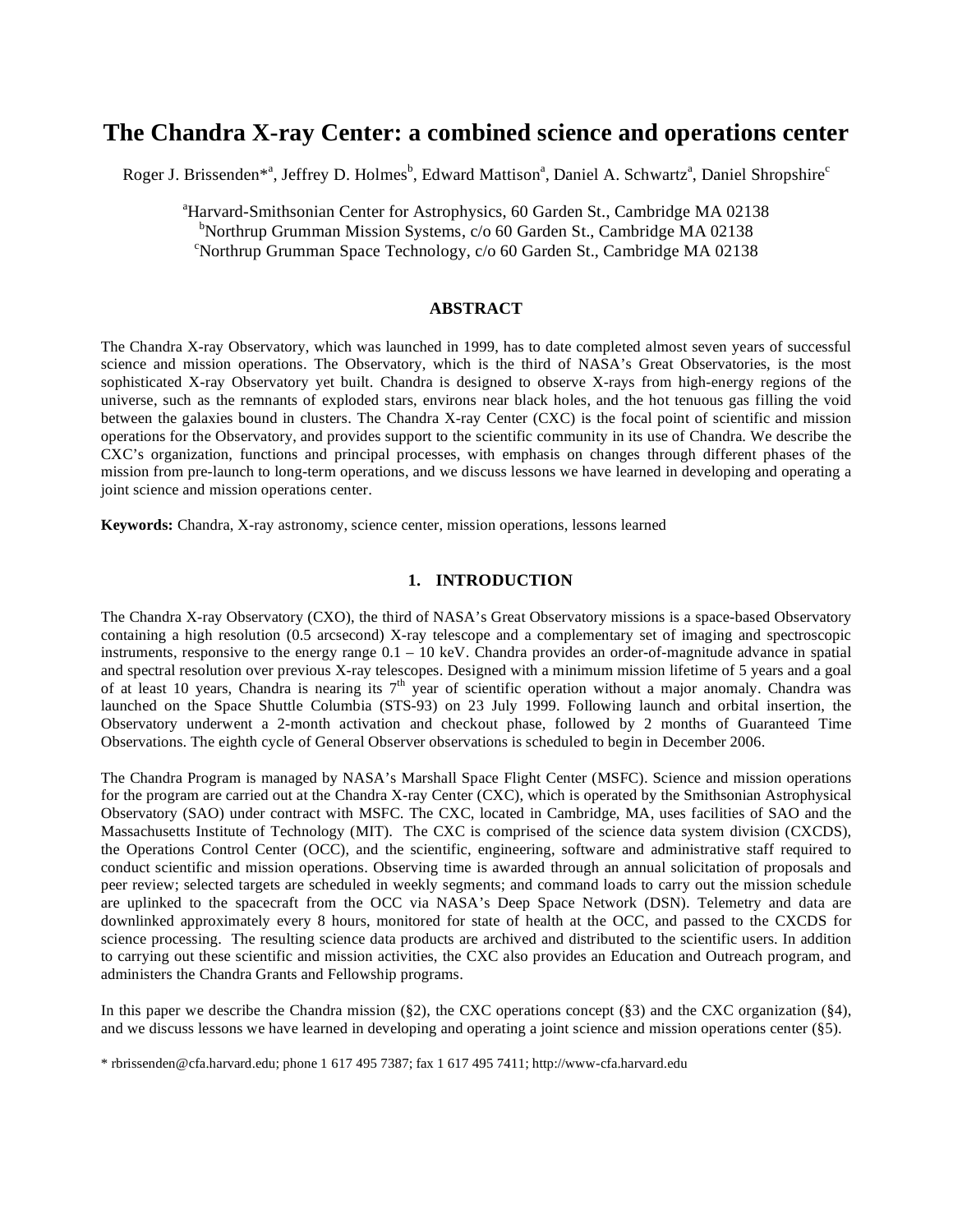#### Copyright 2002 Society of Photo-Optical Instrumentation Engineers.

This paper was published in *Observatory Operations: Strategies, Processes, and Systems*, Edited by David R. Silva and Rodger E. Doxsey, Proceedings of SPIE, Vol. 6270, p. (2006), and is made available as an electronic reprint with permission of SPIE. One print or electronic copy may be made for personal use only. Systematic or multiple reproduction, distribution to multiple locations via electronic or other means, duplication of any material in this paper for a fee or for commercial purposes, or modification of the content of the paper are prohibited.

# **2. MISSION DESCRIPTION**

#### **2.1 Chandra Overview**

The Chandra X-ray Observatory represents the culmination of current X-ray astronomy imaging and spectroscopy capabilities. Figure 1 shows the key features of the observatory. The heart of the observatory is the High Resolution Mirror Assembly (HRMA), which creates images with better than 0.5 arcsecond resolution, and instruments that detect the imaged X-rays and analyze their energy. The two imaging instruments are the High Resolution Camera (HRC), which uses a microchannel plate to detect X-rays, and the Advanced CCD Imaging Spectrometer (ACIS), which uses charge-coupled device detectors. Either of two transmission gratings can be inserted into the X-ray path to provide higher resolution energy analysis, or spectroscopy, than is capable with the ACIS or HRC detectors alone.



Figure 1. The Chandra spacecraft in its deployed configuration

The spacecraft is 13.8 m in length and 19 m in wing-span, and has a mass of 4,800 kg. The spacecraft is comprised of the spacecraft bus, which contains the communications and electrical power systems, thrusters, solar panels and the HRMA; the integrated science instrument module, which houses the HRC and ACIS focal plane instruments; and a graphite-epoxy optical bench that connects the two modules. The HRMA is a set of four nested pairs of Wolter type I grazing incidence hyperboloidal and paraboloidal cylindrical glass mirrors with a focal length 10 m, coated with iridium to enhance their reflectivity at X-ray wavelengths. The spacecraft's attitude is controlled using a combination of reaction wheels, gyroscopic inertial reference units, sun sensors and an aspect star camera. Chandra orbits the earth in a high earth orbit (28,000 x 120,000 km) with a period 64 hours. The spacecraft spends ~15% of its orbital period passing through the Earth's radiation belts (at an altitude of less than 60,000 km), during which time no observations can be conducted due to the instruments' sensitivity to particles and electromagnetic radiation. Observations are conducted during the rest of the orbit with an average efficiency (including time spent in the radiation belts) of 60-70%, which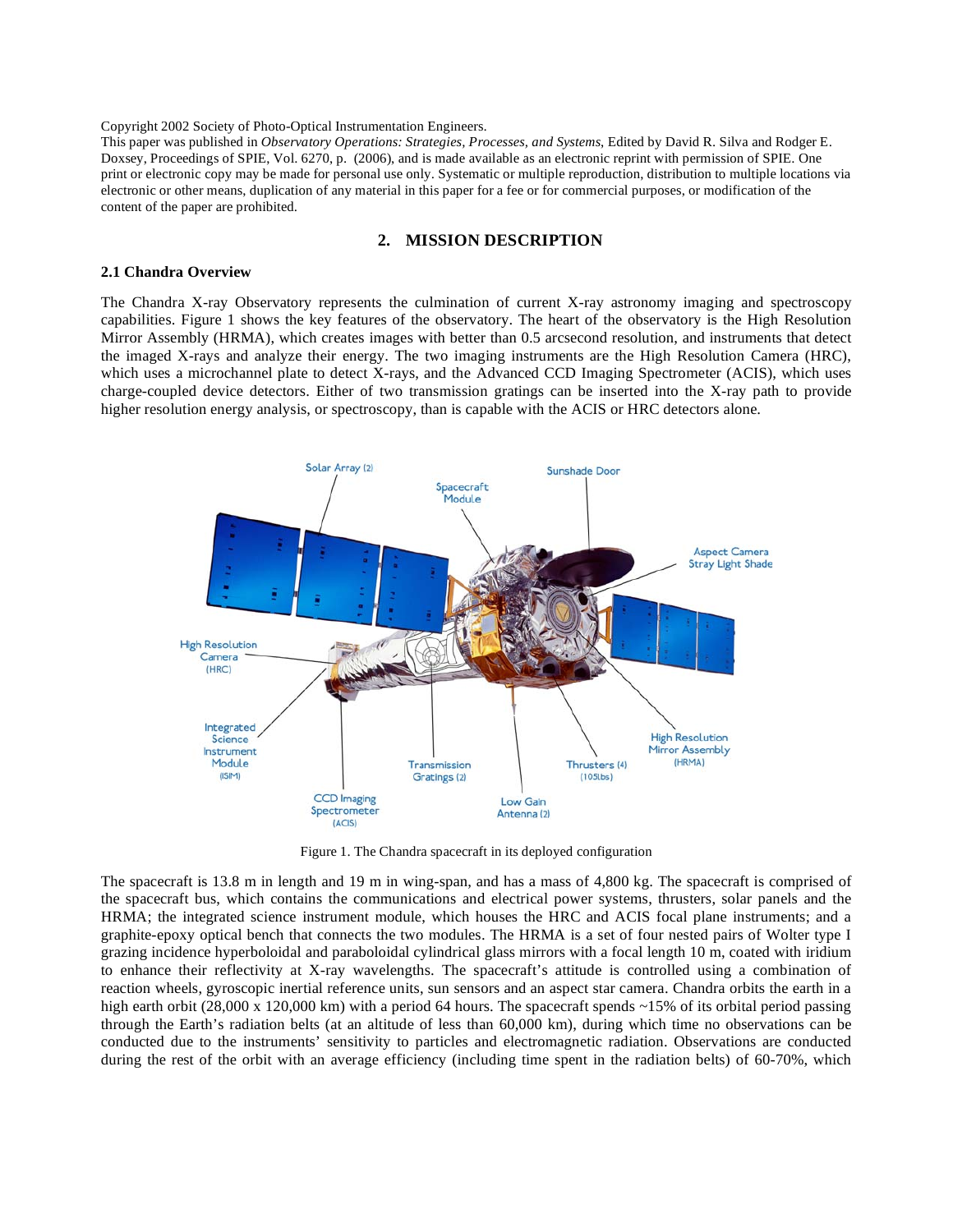takes into account time in the radiation belts, time slewing between targets and changing instrument positions, engineering activities, and instrument down-time during, for example, periods of high solar activity.

## **2.2 Chandra Ground System**

The Chandra ground system consists of two principal elements: the Deep Space Network, operated by NASA's Jet Propulsion Laboratory (JPL) and the CXC. Figure 2 shows these elements and the basic data flow for the mission.



Figure 2. The Chandra Ground System Architecture.

The DSN provides S-band tracking, telemetry, and command services that enable communication with Chandra  $\sim$ 3 times per day. A command link from the OCC to Chandra is provided at 2 kbps. During a communications pass, telemetry is forwarded in real time from Chandra to the OCC at 32 kbps to allow evaluation of current spacecraft and instrument status and health. Data stored on Chandra's on-board solid state recorder is downlinked at a typical rate of 480 kbps (though higher and lower rates are available for operational flexibility) and stored on the DSN Central Data Recorder. Following the pass, the files of stored data are sent to the OCC by means of ftp. Ranging and 2-way Doppler measurements are taken during contacts in parallel with these activities. The DSN's Navigation service incorporates these data into Chandra's orbit solution and sends updated ephemeredes to the OCC twice weekly. Communication with Chandra is principally via DSN's 34 m beam waveguide antennas, but 26 m antennas are also used. Connectivity between the OCC and the DSN gateway at JPL is provided by multilink point-to-point protocol over dual diversely routed T1 lines.

Satellite command and control capabilities are provided by the OCC's Data System (OCCDS), which consists of two software systems, the Online System (ONLS) and the Offline System (OFLS), and an operations database that holds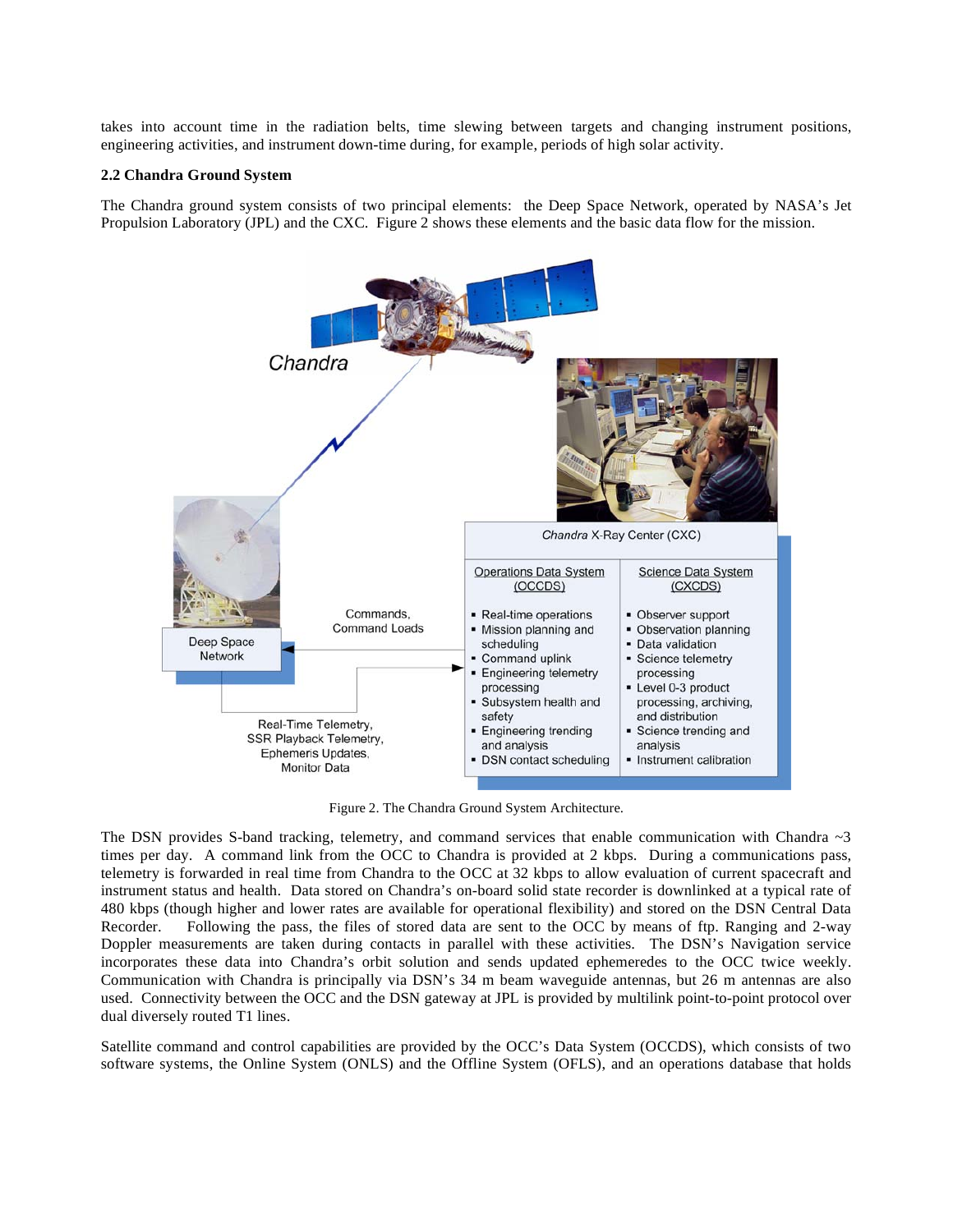operational data and parameters. The ONLS, which is used primarily for real-time spacecraft command and communications, is a Chandra-specific instance of the Enhanced HOSC System (EHS) developed for MSFC's Huntsville Operations Support Center (HOSC). It currently consists of ~1.5M lines of C, C++, and sql code that provide commanding, display, scripting, ODB maintenance, and time-division multiplexed (TDM) telemetry processing, logging, and retrieval applications. The OFLS, which contains applications for mission planning and scheduling, command load management, attitude determination, and spacecraft clock correlation calculations, was developed by Computer Sciences Corporation (CSC) specifically for Chandra. It consists of ~1.1M lines of C and FORTRAN code. The OCCDS's software runs on 4 sets of equipment: one for operations plus an identical hot backup, one for system test, and one for maintenance. During the last quarter of 2005 the OCCDS was migrated from the original Silicon Graphics platform to a Linux-based platform that has 4 times the performance within  $\sim 1/3$  the original footprint. The port was driven by considerations of long-term maintenance of the original platform.

The software that makes up the CXCDS was developed by SAO and consists of  $\sim$ 1.9M lines of C, C++, sql, and script code to provide the following scientific processing capabilities:

- interpret ACIS and HRC instrument readout
- determine the precision aspect solution (location on the sky) for each detected X-ray photon
- interpret dispersed spectra from the HETG and LETG
- decommutate telemetry and apply standard processing to observation data, generating a standard set of data products for observers
- archive and distribute standard, custom, special, and ancillary data products to observers
- monitor instrument and spacecraft subsystem performance and trends
- **EXECUTE:** maintain the Chandra Science Plan and Observation Catalog

The CXCDS provides a number of observer support applications, including the portable CIAO data analysis package, which enables observers to locally analyze their Chandra data; and proposal support applications such as ObsVis for simulating proposed observations, and the web-based Proposal Toolkit. CXCDS requirements were developed based on the end-to-end operations thread originally identified during the Chandra concept definition phase and maintained throughout CXC development. The CXCDS software architecture is modular, providing analysis tools with an abstracted view of the underlying data (the Data Model) and allowing the flexible use of the tools within both an interactive environment (CIAO) and a pipelined processing environment (Standard Data Processing) without modification. Further details about the CXCDS software are presented in a companion paper in this volume<sup>1</sup>.

# **3. THE CXC OPERATIONS CONCEPT**

# **3.1 A "Thread"-Based Approach**

The CXC is responsible for all operational aspects of the Chandra project, including carrying out mission operations – commanding and monitoring the spacecraft and ensuring its health and safety – and maximizing the program's science return. The overall design of the software and activities needed to fulfill these responsibilities was conceived of in terms of a number of "threads" – sequences of related steps that lead to a particular set of outputs. A thread captures the actions of the CXC staff, the required capabilities of the data system, interactions with external elements, and interactions with other CXC activities. In this section we focus primarily on the operations concept for those activities supported by the CXCDS (i.e., the scientific rather than spacecraft operations), but briefly summarize the spacecraftoriented activities in §3.3.

# **3.2 The CXC End-to-End Thread**

The primary, or end-to-end, thread for the CXC describes how an observing proposal is transformed successively into an observation request; a scheduled set of instrument settings and spacecraft pointing; commands within a command load sent to the spacecraft; telemetry data sent to the OCC; quality-checked standard data products; a set of data files delivered to the observer; and a set of publicly available data products in the Chandra archive. The end-to-end thread,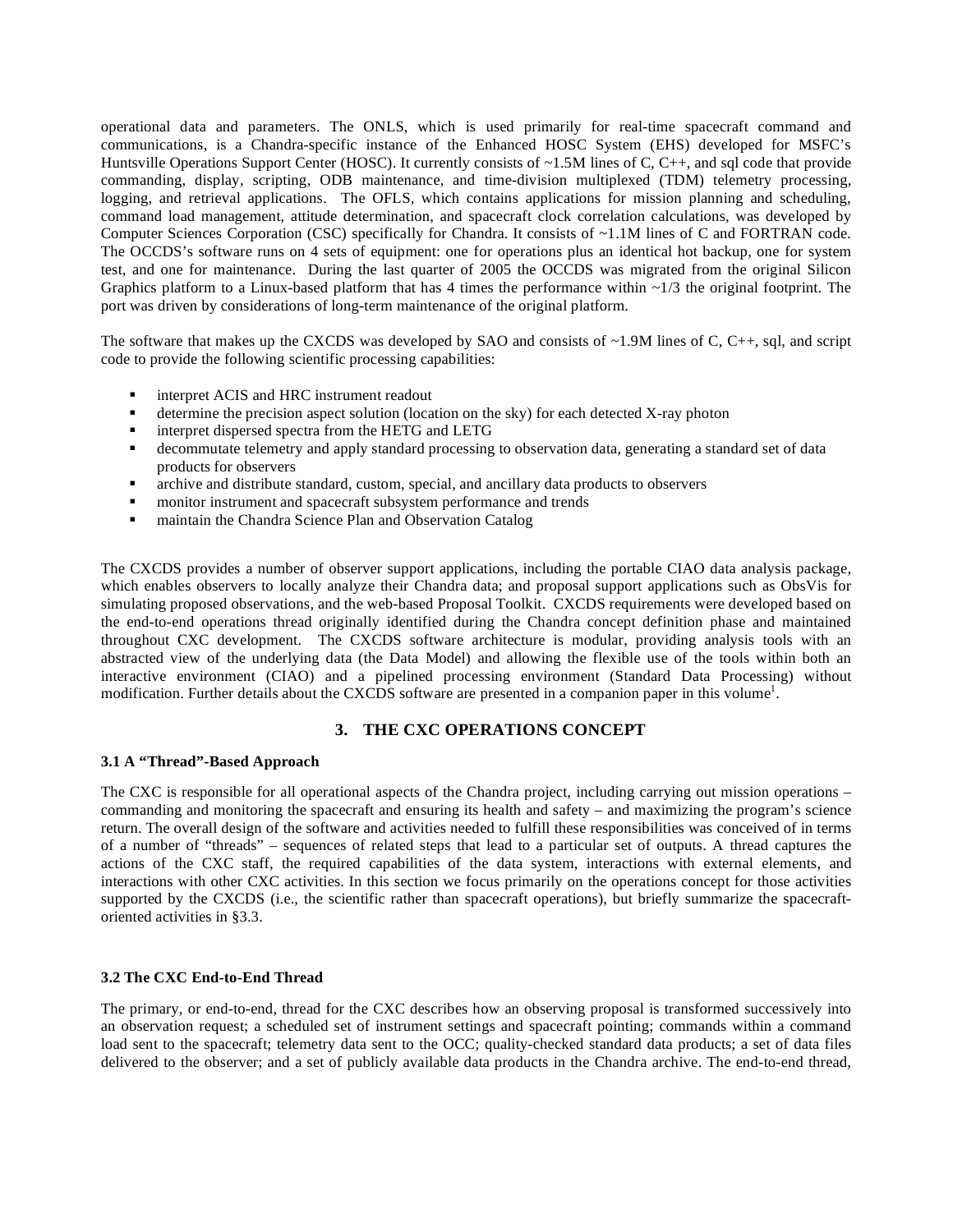shown in Figure 3, consists of the "forward thread" running from soliciting observing proposals to commanding the spacecraft, and the "back thread" from down-linking spacecraft telemetry, to delivering data products to observers. The end-to-end thread is supported by the other threads shown in Figure 3: archiving, science flight support (scientific monitoring and trends), instrument calibration, and general user support. The end-to-end thread was developed early in the design phase of the CXC and was a major factor driving the design of the CXCDS architecture and software, and determining the operational processes. The thread also informed the structure of the CXC organization, as discussed in the next section (see Figure 4).



Figure 3. The CXC end-to-end thread

The end-to-end thread begins with an annual solicitation of proposals for Chandra observing time. The CXC's Director's Office (CDO), which is the focal point for relations with the scientific community, issues a Call for Proposals and publishes an information guide and Web-accessible software tools for proposers. Typically about 800 proposals are received each year from scientists worldwide. The CDO conducts a peer review, involving about 100 scientific reviewer to evaluate the proposals, of which approximately 200 are accepted for a total of about 20 million seconds (Ms) of observing time per year. Principal investigators of the selected proposals are invited to submit budget proposals for grants that fund data analysis, and a second peer review process, carried out by the chairs of the original peer review panels, evaluates the budgets to determine the amounts of funding to be awarded. The Chandra grants are administered by SAO's Subcontracts and Procurement department, with technical support from CXC staff.

Following the annual peer review, the Science Mission Planning team generates a long-term (~ year long) schedule from the list of approved targets, taking into account those observations with constraints such as specific spacecraft orientation. A weekly list of Observation Requests (ORs) is generated from the long-term schedule and sent to the OCC's Flight Operations Team (FOT) as input to the weekly command load schedule generation process. The FOT mission planning group creates a detailed mission timeline taking into account spacecraft constraints and required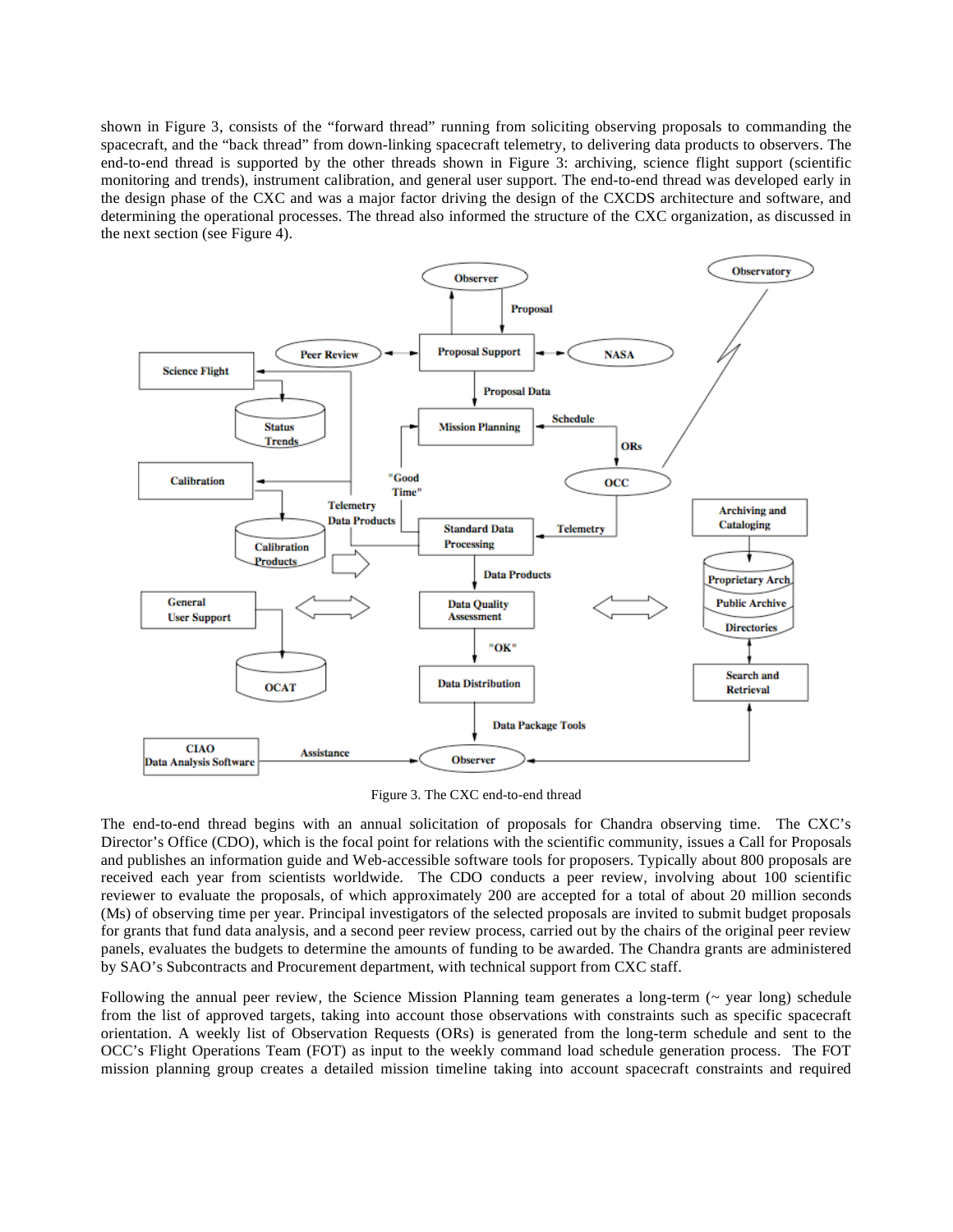engineering commanding, and generates a set of command loads for up-link. FOT on-console staff at the OCC transmit the weekly command loads to Chandra via the DSN. Occasionally (roughly once per month) a high-priority time-critical science target (Target of Opportunity) is accepted that requires a rapid (24-48 hour) re-plan of the schedule.

The spacecraft executes the command loads to implement the observing plan and stores the resulting science and engineering telemetry on a solid-state recorder. Chandra's 32 kbps telemetry rate is typically comprised of 24 kbps of science data and 8 kpbs of engineering data, generating 123 GB of raw telemetry per year. The recorder is dumped at high rate (512 kbps or 1 Mbps) during each of the three one- or two-hour real-time contacts per day. During each pass the FOT online operations team checks spacecraft and instrument health and safety, and performs any required real-time procedures. Telemetry dumped from the solid-state recorder is sent to the OCC by the DSN, typically within several hours of the pass, and is made available to the FOT engineering team for trending and analysis, and is passed to the Data Processing Operations team for standard data processing.

The standard data processing pipeline software decommutates the telemetry and processes the data through a series of levels to yield standard data products suitable for further specific analysis by scientific users. Level 0 decommutates telemetry and processes ancillary (non-science) data; Level 1 processes and calibrates X-ray event data (photon arrival time, detector position, and energy), filters the data and reconstructs their aspect (position on the sky); and Level 2 filters data for good X-ray events, applies corrections to positions and energies, and performs an automated source detection. Instrumental corrections that are applied in Level 1 and Level 2 processing, and made available to Observers for more detailed analysis, are determined by the Calibration group through an observing program that utilizes ~4% of the available time.

Following data processing, a largely automated Data Quality Assessment checks that the data products are valid and that no unexpected problems were introduced by the processing, and the data products are archived. In the event of a problem identified with the processing, data may be re-processed. The processed data products are delivered to the proposing observers, typically within about 30 hours of the observations, and are stored in an archive that makes data accessible to users world wide by means of Web-based tools.

In addition to the end-to-end thread, the CXC carries out a variety of other managerial, operational and scientific activities. Project personnel manage the CXC's subcontractors. Director's Office staff exchange information and ideas with the scientific community through a variety of mechanisms, including a help desk to answer users' questions, web pages and electronic newsletters to provide information, and the formal Chandra Users' Committee to obtain feedback on the CXC's scientific effectiveness. The CXC's Data Systems group, in collaboration with the Science Data System Planning team, develops software for standard data processing, as well as the CIAO software package for data analysis by scientific users. FOT personnel maintain the spacecraft's flight software and, with science staff, monitor the performance of the spacecraft and its science instruments<sup>2</sup> and respond to anomalies. The OCC's Operations division operates and maintains the OCC's computer hardware and software systems. The CXC's Education and Public Outreach group, aided by university subcontractors, carries out an active program of formal and informal education and public information. In addition to the data analysis grants for observers, the CXC conducts the Chandra Fellowship program, which funds promising scientists to perform research at institutions of their choice for a period of three years. The Fellowship program annually solicits proposals and administers a peer review process, resulting in the selection of five Fellows per year. Finally, as part of the CXC's mandate to maximize science, CXC scientists carry out their own programs of research, to ensure that operations and decision making is based upon the highest level of scientific expertise.

# **3.3 The OCC Operational Threads**

The threads associated with the OCC are conducted by the OCC's Flight and Ground Operations Teams. These threads implement activities to perform flight mission planning, flight and ground console operations, long-term trending and analysis of spacecraft engineering data, flight dynamics analysis, flight and ground software maintenance, and operation and maintenance of a spacecraft simulator. Supporting threads implement the facilities and systems management activities, and provide for systems engineering functions including configuration management, system compliance and risk management. The systems engineering thread is common to all CXC activities.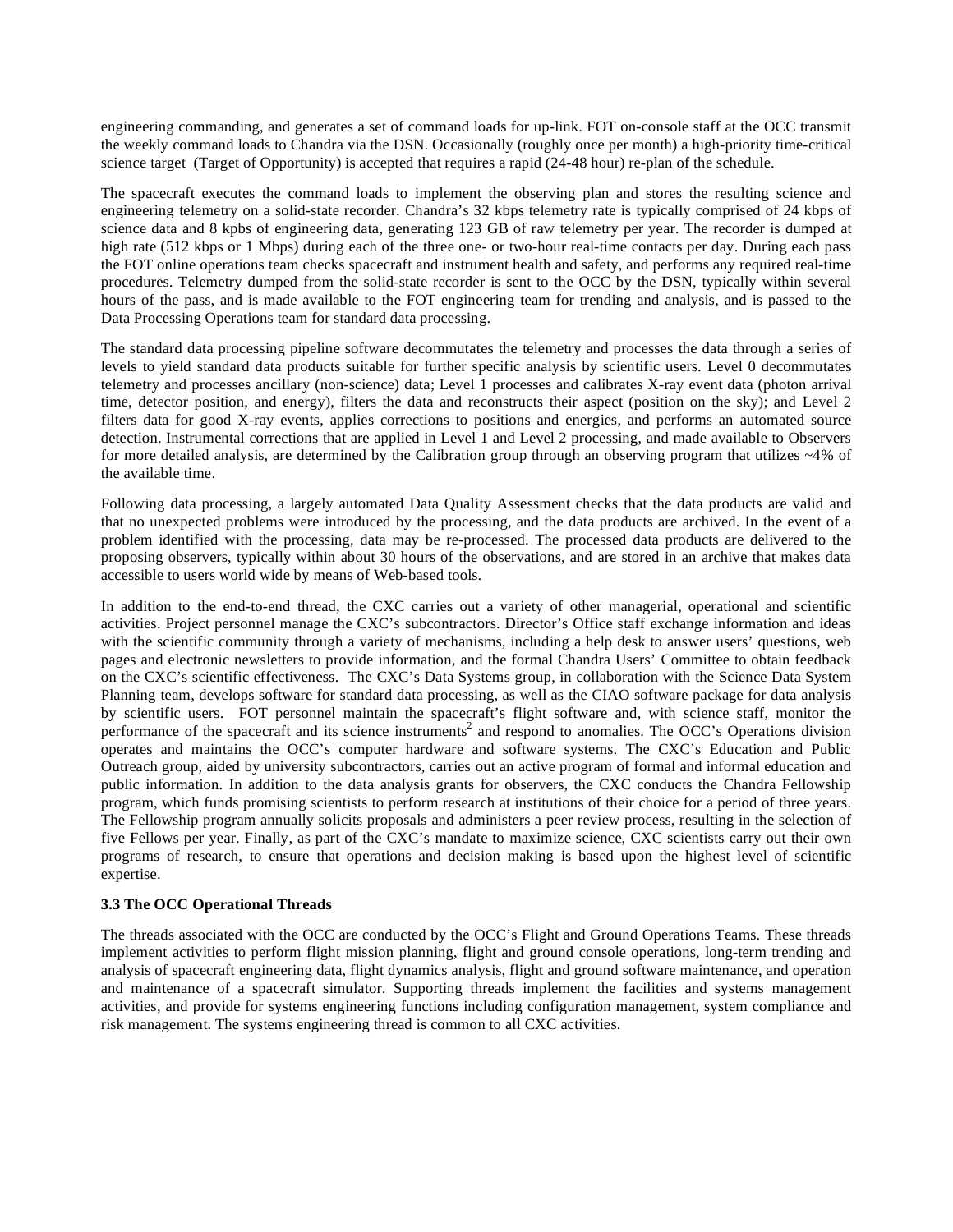# **4. CXC ORGANIZATION**

#### **4.1 Programmatic Organization**

The overall management of the mission is carried out for NASA by the Marshall Space Flight Center (MSFC). During the development phase, MSFC managed the prime contractor for spacecraft development (TRW, Inc., now Northrop Grumman Space Technology [NGST]), the science instrument teams, procurement of the Inertial Upper Stage (booster rocket), and development of the operations ground systems (performed in-house at MSFC). SAO was contracted by MSFC to provide scientific assistance (including the ground calibration of the HRMA and science instruments) and for developing and operating the CXC. At one year after launch, SAO subcontracted directly with the ground system maintenance contractors (CSC and Lockheed-Martin and then COLSA) and with the three U.S.-based Science Instrument teams. In practice this latter change had the effect of forging a single team communicating and working together to carry out the science mission for the benefit of the international astronomical community.

SAO subcontracts with several organizations to carry out portions of the CXC's mission. NGST furnishes and manages the Flight Operations Team, and maintains ties with the original spacecraft development team. MIT provides the CXC with scientific expertise in X-ray astrophysics, and also provides scientific and engineering knowledge of the ACIS instrument. The Pennsylvania State University (PSU) and MIT furnish the Principal Investigator (PI) teams that designed the ACIS and the High Energy Transmission Grating instruments and carry out observations and research through the CXC's Guaranteed Time Observer programs. (The HRC PI team is part of the CXC's SAO staff.) Northrop Grumman Mission Systems provides systems engineering services to the CXC, and Tufts University and Rutgers University support the CXC's education and public outreach program.

# **4.2 Organization**

The CXC is organized, as shown in Figure 4, into five Divisions plus the Chandra Director's Office and the Education and Outreach Group. The Grant Awards Section, which is part of an SAO overhead department, works closely with the CXC on Chandra grant administration. During the development phase of the mission, the major focus of the CXC was to develop the software and other infrastructure (hardware, procedures, documentation, calibration plans, initial databases, etc.) needed to carry out the processes defined by the CXC operations concept. During the operations phase, the focus changed to carry out these processes and upgrade and maintain the systems. As was its original intent, the organization shown in Figure 4 has supported both phases well and has required little modification.

The responsibilities of each organizational element map cleanly to the components of the CXC end-to-end thread discussed in §3. The major elements, with their responsibilities, are the Chandra Director's Office (proposal support and scientific community interface), the Science Mission Planning team (mission planning), the FOT and OCC Operations teams (OCC spacecraft operations), the Science Data Systems Division (standard data processing, data quality assessment, data distribution, archiving and cataloging, data search and retrieval, data analysis software), Calibration team (instrument calibration) and Operations Science Support (monitoring instrument performance and participating in anomaly resolution).

# **4.3 Operational Considerations**

A major objective of the CXC organizational design was to create a structure that would connect personnel directly to the required work activities during both the development and operations phases, without significant change. Such a structure would need to accommodate the planned changes in the labor profile as the project moved from planning, through development and construction, to mission operations and data analysis (Phase A/B to E). In addition, it had to allow for the overlay of a real-time on-console command and control structure to support the launch and early activation phase as well as the transition to normal, long-term, operations, including anomaly resolution.

Transition From Development to Operations . In designing the organization, consideration was given to the role of the CXC during the pre-launch phase. In addition to developing the software and systems required to operate the CXC, the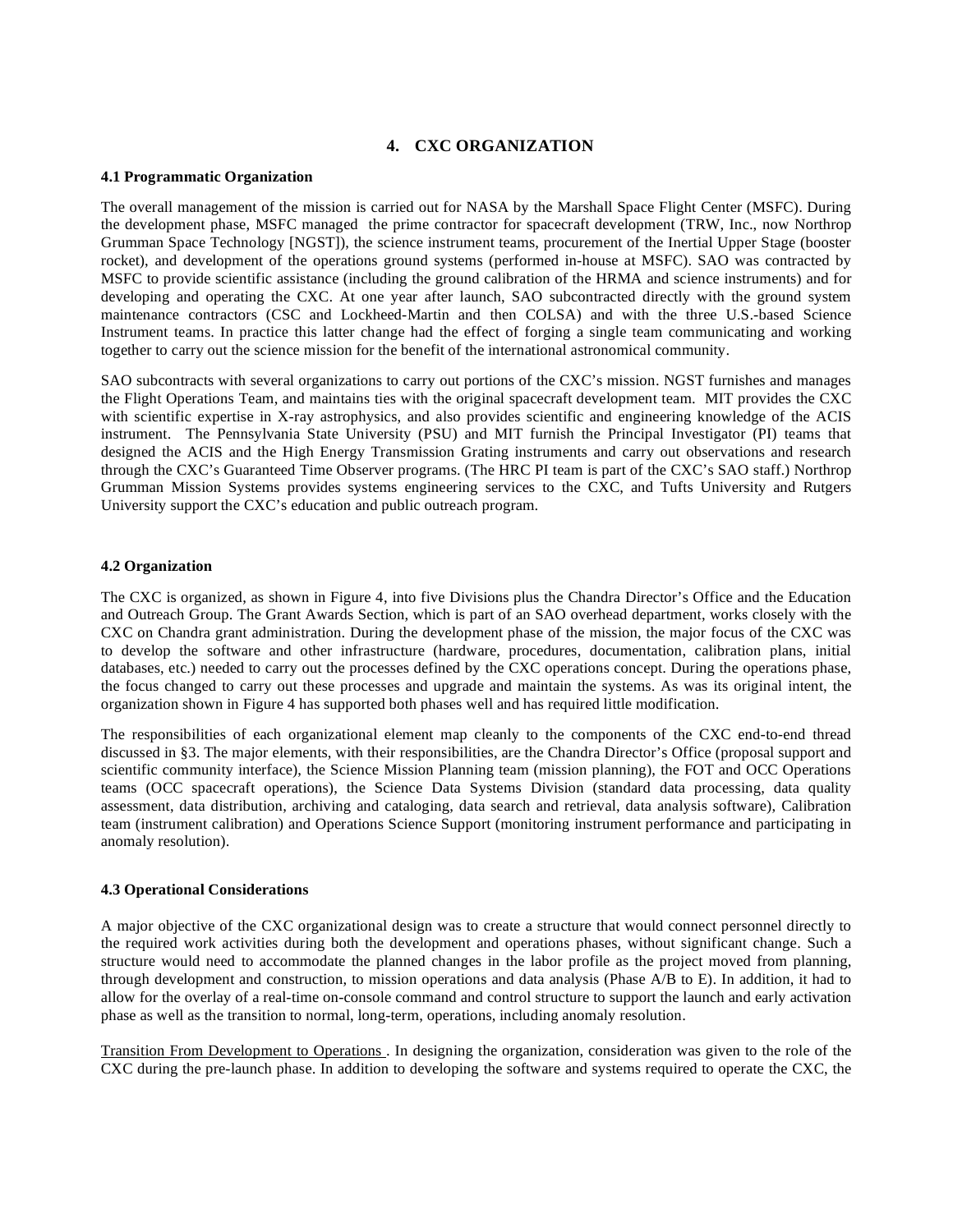CXC staff supported the ground calibration of the HRMA and the science instruments, ensured that instrument and spacecraft subassembly (pre-launch characterization) data were captured and archived, and participated in a variety of tests including end-to-end tests during spacecraft integration and test. Planning for the support for these "operational" activities pre-launch encouraged a structure that would retain and transition the experience to post-launch. Examples include the Science Division's Operations Science Support team, which has responsibility for the science instruments and scientific monitoring and trends. Before launch, this team focused on capturing the required data and expertise, and developing the necessary instrument operational procedures (including anomaly resolution) that would used for operating the instruments during the post-launch mission. In the case of the Science Data System Division, considerable effort was invested in developing an initial version of the processing and archive system for use during ground calibration. The nascent archive and processing teams gained experience with data formats, algorithms and instrument operations, and the software system was prototyped thereby reducing risk post-launch. Making use of such pre-launch operational opportunities proved valuable in shaping the organization to support both phases.



Figure 4. CXC Organization showing operational elements (shadow boxes) and Science Operations Team (SOT).

Required Changes. Three changes to the organizational structure and assigned responsibilities were found to be desirable in transitioning to operations. Prior to launch, the Science Division included a User Support Group with responsibility for general user support, user documentation and the peer review cycle. Following experience with the first observing cycle, some members of the User Support Group were transferred to form the Chandra Director's Office, with responsibility for the observing cycle, grants administration and science policy, while others joined the Science Data System Planning group, which assumed responsibility for user software documentation. This latter change ensured that the documentation was developed by the same science staff who worked to specify the software algorithms. A second change was made in response to a significant number of problems found in the specification of science instrument settings by observers. The Operations Science Support group assumed the new responsibility of "Uplink Support", which checks all instrument settings and user-requested constraints with observers prior to uplink. This change was made shortly after launch and has been operating effectively throughout the mission. The third change, implemented recently, has been to expand the role of the Flight Software Maintenance team within the FOT to take a broader role including the maintenance of the flight simulator and other ground software tools utilized by the FOT. This change also places a more experienced software manager as the lead of the group, acknowledging the increasing importance of flight software management as the spacecraft ages.

Flight Operations Organization. The organization shown in Figure 4 served both as a development and long-term science operations structure, and also as the real-time control and command structure used during launch and mission operations and for responding to anomalous spacecraft conditions. The elements involved in real-time operations, shown as shadowed boxes, include the Flight Director, FOT, OCC Operations team, and Science Operations Team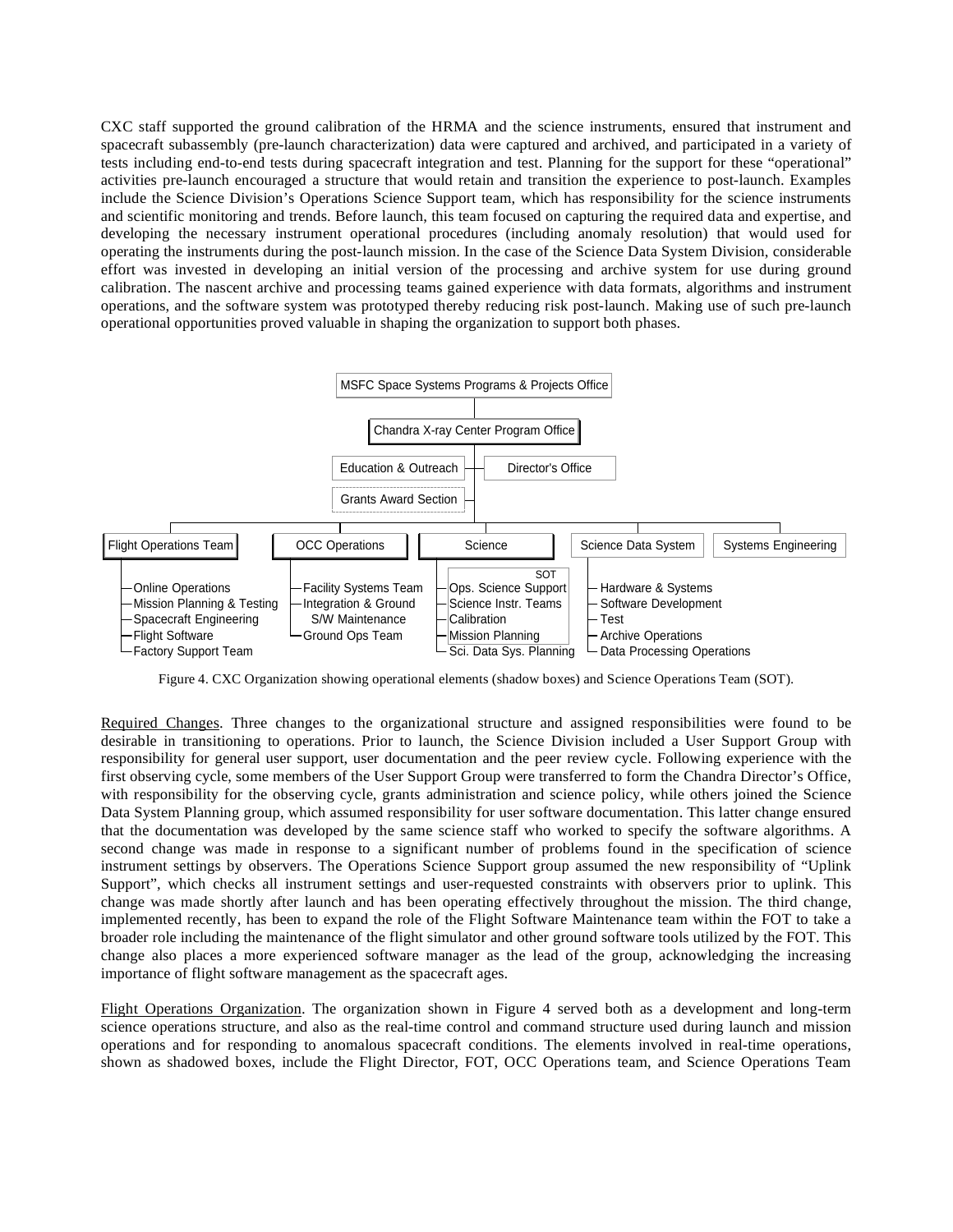(SOT). The Flight Director (who also serves as the CXC Program Manager) has overall responsibility for the conduct of mission operations. The FOT and OCC Operations teams fulfill the traditional flight and ground functions. The SOT is comprised of those science groups that are required to perform real-time operational functions. The SOT lead is the Operations and Science Support lead and oversees the real-time activities of the science mission planning, calibration and science instrument teams. These operational teams trained and were certified during launch preparation to operate on-console during real-time spacecraft activities, and undergo on-going training through simulations throughout the mission. This approach is highly efficient since key science and operational roles are filled by the same personnel. This approach, which has been highly successful in the case of the Chandra mission, may or may not be applicable for other missions, but should be considered.

Synergies. Combining the operations and science organizations has resulted in a number of synergies.

- (a) A single management structure has allowed the development of common processes for tracking problems and action item, managing configuration control board activity, and assessing and managing mission risk.
- (b) A single Systems Engineering group has ensured commonality to compliance, test approach and maintenance of interface and other project documentation.
- (c) Science and flight mission planning teams have developed a highly effective level of teamwork and a detailed understanding of each others' processes, working jointly to improve both sets of processes.
- (d) Perhaps the most vivid example of a synergistic benefit of combining operations and science in one organization has been the development of the load review process. Following launch a review process was developed for each set of weekly spacecraft command loads. The review, led by the Flight Director, calls for a detailed command level review by each of the operational subsystem teams (pointing and control, aspect camera, electrical power, thermal, mechanisms, and flight software), both science instrument teams (ACIS and  $HRC$ <sup>3</sup>, and the science and flight mission planning teams. Each team reviews the loads from its perspective using a variety of specialized software, e.g., checks for constraint violations, instrument settings, final pointing and roll. While these parameters are checked by software during the load generation process, the multidisciplinary load reviews are able to identify subtle but important problems that, when corrected, can result in improved science quality of science, reduced risk, and on occasion, avoided errors. Examples of potential command load problems that can be prevented by the load review include identification of one or more low quality stars selected for use by the star camera, unexpected interaction with real-time engineering procedures scheduled for the upcoming week, timing errors resulting from short-duration events, and improper timing for instrument shutdown either side of the radiation belts. In addition, the load-review team reviews the higher risk schedule changes for rapid Targets of Opportunity. The load review process, coupled with close teamwork between the science and operations staff, has resulted in virtually error-free scheduling during the Chandra mission.
- (e) Integrating the Science Instrument teams into the CXC organization has resulted in seamless teamwork during anomaly resolution, changes to instrument flight software, development of calibration plans, and in the formation of effective working groups to resolve or track ongoing technical issues.

# **5. LESSONS LEARNED**

## **5.1 Lessons from the Development Phase**

The following lessons learned were derived from our experience during the development phase.

Scientist Involvement. Involve Science Center scientists and engineers in all aspects of the mission during the development phase.

Operations Planning. Plan early during the development phase (Systems Requirements Review and onward) for operations considerations and make sure that the operations organization (including Science Center) is strongly involved in the requirement definition and in the early design process to assure that the resulting systems and processes are user friendly.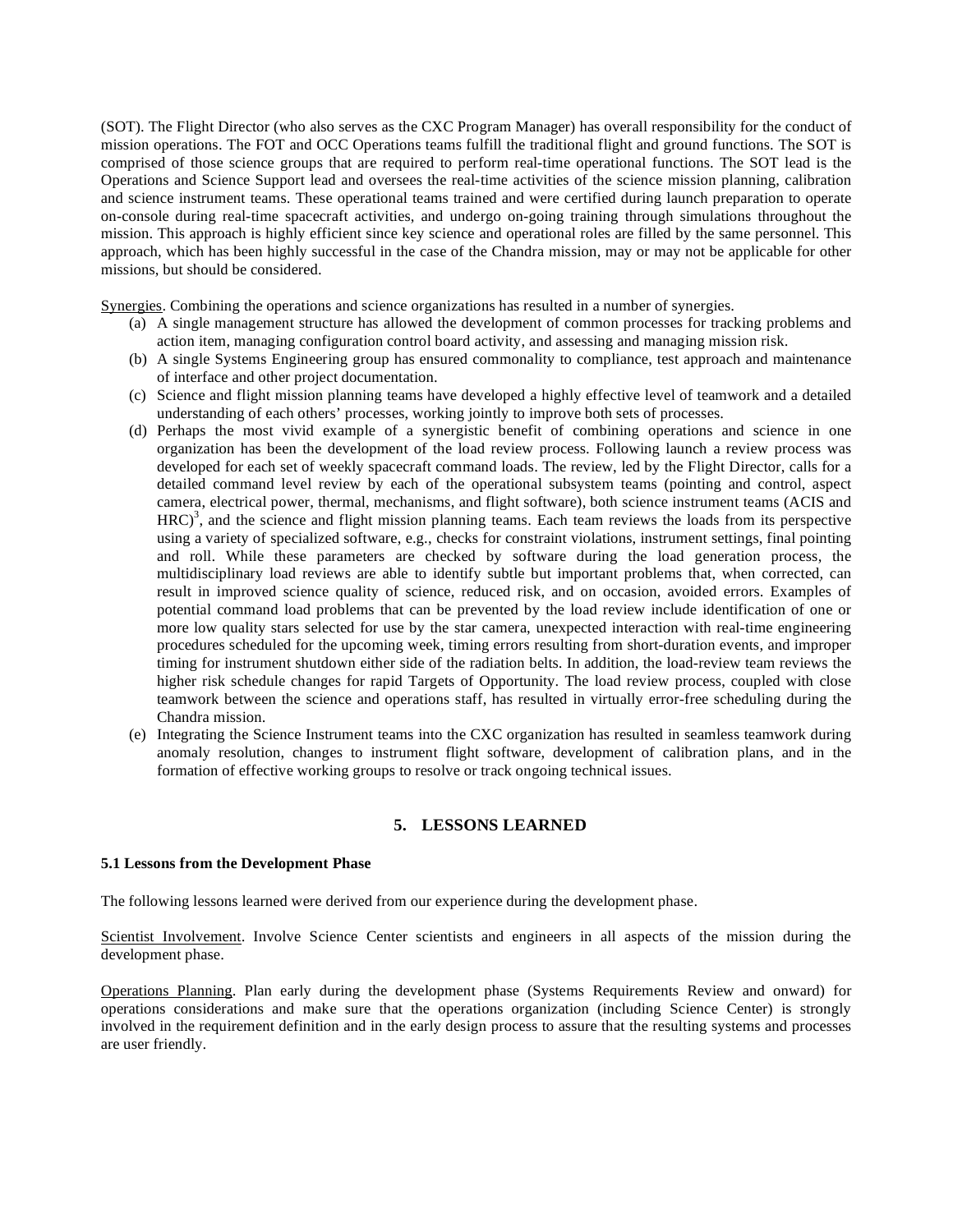Incremental Data System Releases. Develop the science center data system software as a series of incremental releases, each providing specific functionality. Tie the releases to key milestones such as calibration testing, SI interface testing, and system end-to-end test. This approach reduces risk by demonstrating central data flows early, testing interfaces, providing the team with experience with data formats and operational procedures and, perhaps most importantly, allowing for prototyping of software.

Common Databases. Every effort should be made to ensure common command and telemetry databases between the Integration and Test systems and the operational ground system. This was not the case for Chandra, and resulted in significant effort to synchronize the database content and formats during the test phase. In addition, changes to databases during the operations phase should be anticipated through thread analysis, and processes should be planned to allow for sufficient flexibility.

End-to-End Tests. Before launch, perform end-to-end tests of the flight system with the ground control system using the final flight and ground versions of hardware, software, database and procedures. Flight and ground staff, including Science Center personnel, should perform these tests as an integrated team.

Science Support Contract. In the case of the Chandra mission, NASA contracted with SAO for a Mission Support Contract that provided the Project with calibration support and scientific expertise and review (this was in addition to an excellent Project Science group within MSFC). This support provided value to NASA by furnishing science expertise to support key trade studies between the science requirements and design, which was important to a mission of Chandra's technical complexity.

# **5.2 Lessons from the Operations Phase**

The following lessons have been derived during the operational phase of the Chandra mission.

Plan for Transition from Development to Operations. In planning the science center organization, address carefully the transition from development to operations.

Consider a Combined Operations and Science Center. Consider the advantages in combining science center and operations activities within a single contract and organization. The model has worked well for Chandra, allowing highly integrated approaches for mission planning, operations and engineering studies, anomaly resolution, proactive planning, facility and infrastructure consolidation.

Develop Effective Operational Metrics. A set of metrics was derived from the Level 1 mission requirements that were developed with NASA at the time of launch. The metrics were aimed at measuring science center and mission performance, identifying process problems and trends, and providing feedback for process improvement. The metrics include:

- (a) Science Center Metrics: time from observation to delivery of data to user; number of help desk queries and speed of resolution; and time from observation to award of grants.
- (b) Science Operational Metrics: observing efficiency, observing time lost due to solar events or other down-time, and data loss due to ground errors or processing problems.
- (c) Mission Operations Metrics: consumables usage, subsystem trends, limit violations and many other metrics typically used in operating a spacecraft

Other metrics were developed that have provided additional important insight into CXC operations and success: archive volume and usage, software development and maintenance metrics, analysis software usage by users (downloads, problem reports, platform usage), peer review and proposal statistics, published papers, press statistics, science staff research time and achievement, and programmatic (cost and schedule) metrics. One example of the success of the use of metrics was the reduction in the time from observation to data delivery to users, from over a month at the start of the mission to less than a week. This significant improvement resulted from an end-to-end examination of the performance of the CXC processes and software, prompted by the metric. As improvements were made, the metric provided feedback and allowed the team to reach the optimal performance for the system. Other metrics that are monitored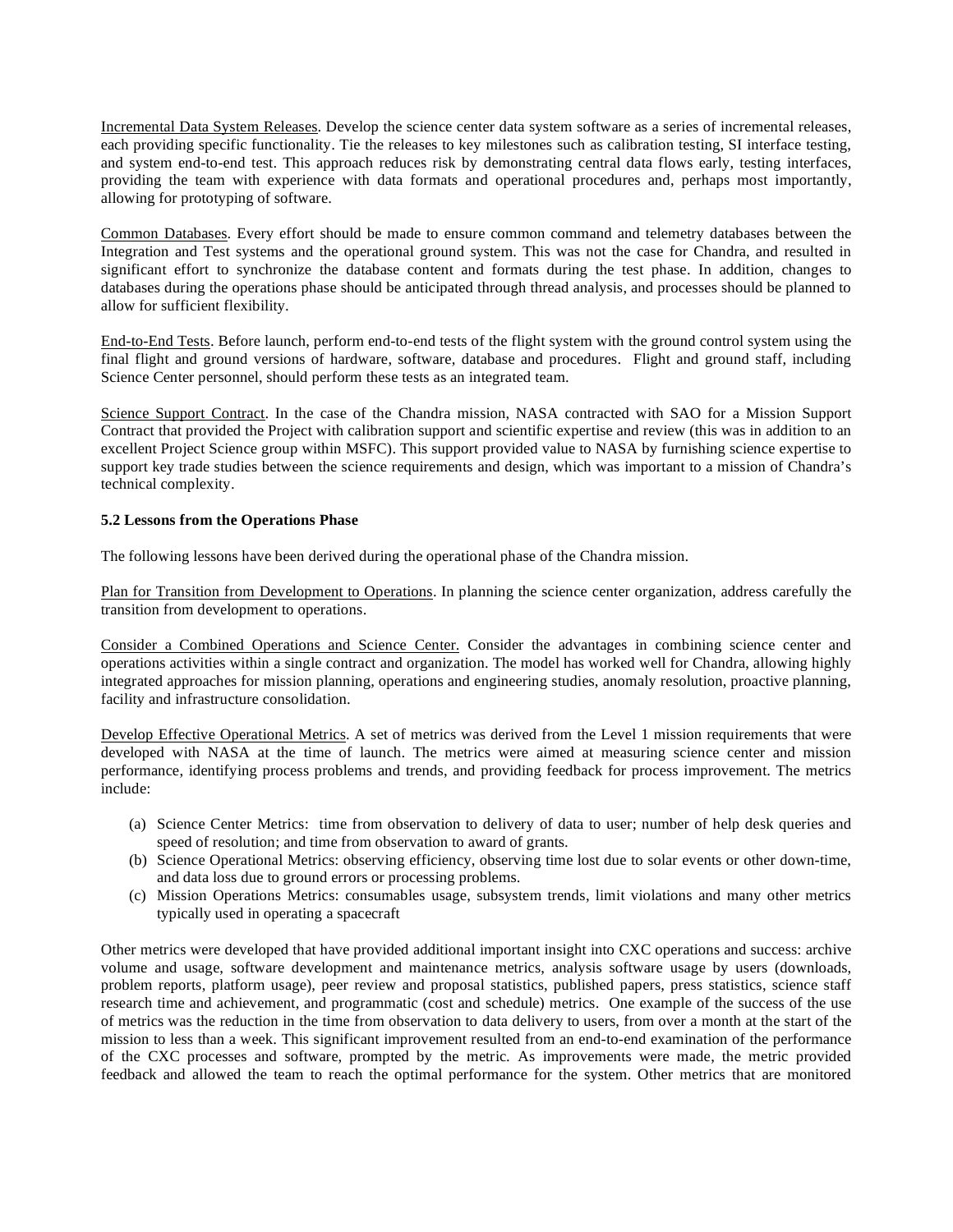closely and indicate a high level of CXC performance include the completion of five observing cycles with near optimal observing efficiency, the awarding of grants within  $\sim$ 2-3 weeks of data delivery, a continued high degree of oversubscription for observing time (by a factor of 4 to 5 in observers, 6 to 7 in time), increasing trends in analysis software and archive data usage, and increasing trends in published papers.

Involve Instrument Teams Throughout Mission. Plan for continued involvement of Instrument Principal Investigator Teams for the duration of mission. This ensures retention of key science and engineering expertise from the instrument development teams as the instrument and spacecraft ages. Provision of a small amount of guaranteed time for the entire mission duration provides additional motivation for participation by those teams.

# Software Lessons.

- (a) The software development process should involve scientists during all phases, and not be an "over the wall" requirements-to-developer model.
- (b) For long-term maintainability, and to ensure that requirements are met, software development should adhere to a standard paradigm and life-cycle (requirements, specifications, coding, testing).
- (c) Allow for software and scripts to be developed by scientists and engineers both in support of rapid prototyping and to allow for specialized tools. "Light weight" standards for coding, documentation and CM should be instituted to ensure long-term maintainability. A more detailed discussion of software solutions developed by the Chandra FOT is provided in a companion paper in this volume<sup>4</sup>.

Retain Active Scientists. The CXC model enables scientific staff to continue active research (maintaining and enhancing scientific expertise needed to carry out the required service functions). The CXC contract allows for (PhD) scientists to spend up to 50% their time with the actual average being 32%.

# **5.3 Long Term Mission Considerations**

X-rays are emitted in the hot, violent events which take place in the universe, and whenever particles are accelerated to high energies, which in practice means of order 1% of the speed of light, or greater. X-rays have been observed from every category of astronomical object known. Thus the charter of the Chandra X-ray Center includes making the Observatory accessible to a wide range of astronomers, and to optimize the scientific return. While the specific observations that are done are determined by outside peer review committees, and the scientific merit of the program cannot be measured objectively, it is certain that a key element of maximizing the scientific return of the mission is to prolong the useful observing lifetime. Thus the health and safety of the observatory is considered the highest priority and a set of conservative and self-checking processes have been developed to ensure this. The following are a number of lessons that follow from considering how to maximize the lifetime of the Chandra mission.

Long Range Strategic Plan. The Chandra mission has been successfully operating for over 6 years with exceptional results. To achieve such continued success, a long-range strategic plan must be in place to ensure that the program organization is robust to changes. An effective long range strategic plan must consider vehicle life-limiting items, managing organizational priorities, assessing organizational evolution, maintaining program knowledge, minimizing and planning for staff attrition, providing refresher training, recurrence training and cross training, maintaining ground system hardware and software, planning for requirement changes, managing new or modified mission constraints, and identifying areas for process improvements and opportunities for automation and innovation.

One of the first considerations in developing a long term plan is to identify the operational drivers. The primary drivers for Chandra stem from the needs of the Observatory as it ages. The first step in determining these needs is to perform an analysis of life limiting factors. In 2002 the program completed a comprehensive study of the vehicle's life limiting factors. The factors included: exhaustion of consumables, mechanism wear, contamination, instrument degradation, effects of radiation. The factors were prioritized with the near-time factors given the higher priority. The study resulted in a road map for the operations team that provided guidance on how best to apply resources to minimize future mission risk and maintain the mission's science return. The prioritization also helped guide plans for staffing, training, and overall schedule. One example of a high priority factor was in the area of spacecraft thermal modeling. The study identified the need for improved modeling of several areas of the vehicle that had higher than expected temperature